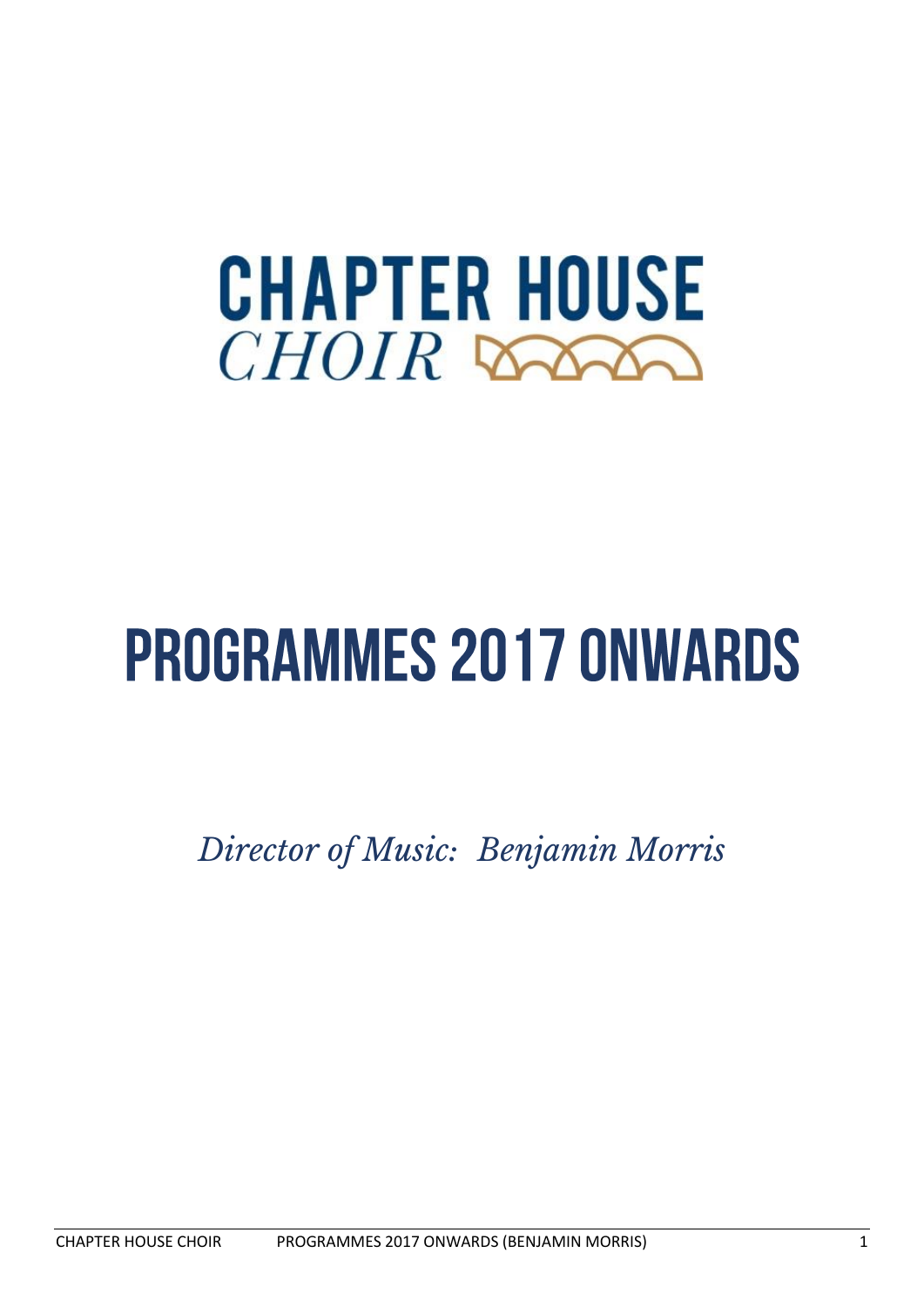# Contents

| In Exile             |  |
|----------------------|--|
| Voices from the East |  |
|                      |  |
| A Christmas Feast    |  |
|                      |  |
|                      |  |
| In Paradisum         |  |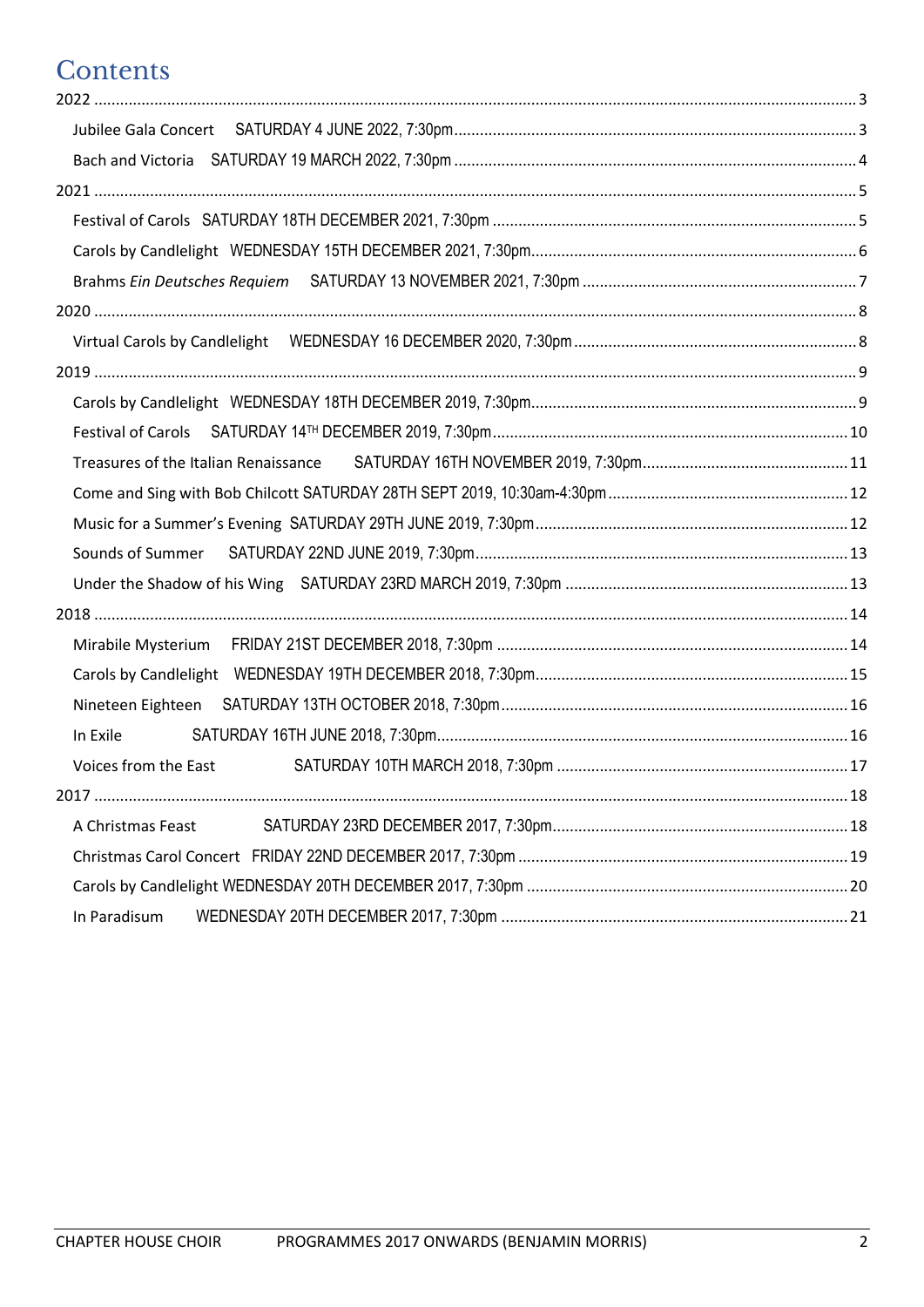# <span id="page-2-0"></span>2022

# <span id="page-2-1"></span>**Jubilee Gala Concert** SATURDAY 4 JUNE 2022, 7:30pm

## York Minster Nave

*The Chapter House Choir and The Ebor Singers Directors: Benjamin Morris and Paul Gameson Organ: Asher Oliver*

Join York Minster's associate choirs for an evening of breathtaking choral music accompanied by the cathedral's Grand Organ in celebration of Her Majesty The Queen's Platinum Jubilee.

Zadok the Priest – George Frideric HANDEL Hear my prayer, O Lord – Henry PURCELL I was glad – Henry PURCELL O clap your hands – Orlando GIBBONS

Chanson de matin (organ) – Edward ELGAR (arr. Herbert Brewer)

Jubilate Deo – Benjamin BRITTEN As Vesta was from Latmos Hill descending – Thomas WEELKES Silence and Music – Ralph VAUGHAN WILLIAMS Hallelujah Chorus (from Messiah) – George Frideric HANDEL

The Old Hundredth – Ralph VAUGHAN WILLIAMS Song of the Roses – Philip MOORE I love all beauteous things – Judith WEIR In our service (The RSCM Platinum Jubilee Anthem) – Thomas HEWITT JONES

Imperial March (organ) – Edward ELGAR (arr. G C Martin)

Alleluia, laudate pueri – Francis JACKSON

 $\overline{\phantom{a}}$  ,  $\overline{\phantom{a}}$  ,  $\overline{\phantom{a}}$  ,  $\overline{\phantom{a}}$  ,  $\overline{\phantom{a}}$  ,  $\overline{\phantom{a}}$  ,  $\overline{\phantom{a}}$  ,  $\overline{\phantom{a}}$  ,  $\overline{\phantom{a}}$  ,  $\overline{\phantom{a}}$  ,  $\overline{\phantom{a}}$  ,  $\overline{\phantom{a}}$  ,  $\overline{\phantom{a}}$  ,  $\overline{\phantom{a}}$  ,  $\overline{\phantom{a}}$  ,  $\overline{\phantom{a}}$ 

The National Anthem – Benjamin BRITTEN

I was glad – Charles Hubert Hastings PARRY

Land of Hope and Glory – Edward ELGAR

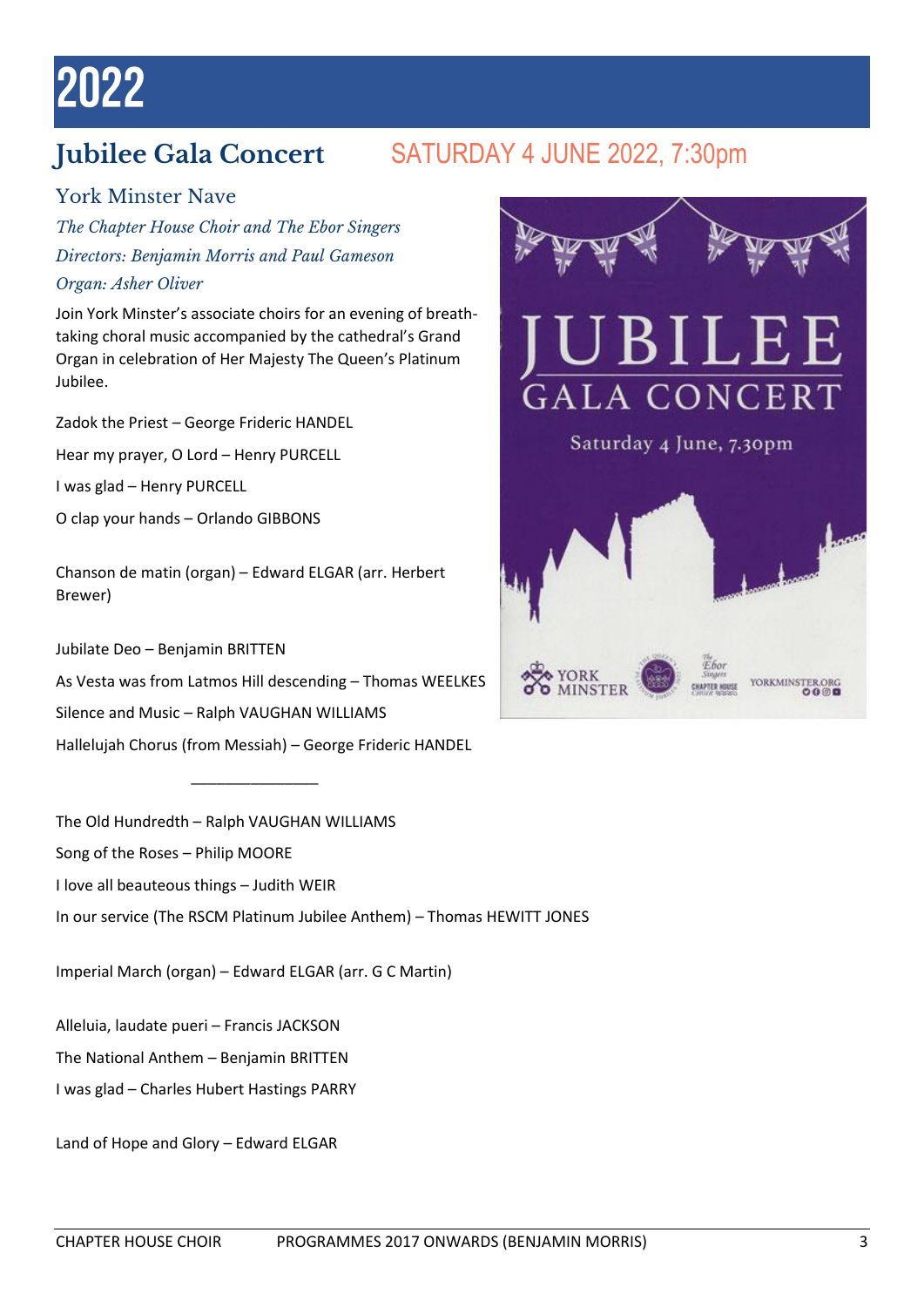# <span id="page-3-0"></span>**Bach and Victoria** SATURDAY 19 MARCH 2022, 7:30pm

St Olave's Church York *Director: Benjamin Morris* Ave Regina Caelorum – Tomás Luis de VICTORIA Komm, Jesu komm – Johann Sebastian BACH Officium Defunctorum – Requiem 1605 – Tomás Luis de VICTORIA

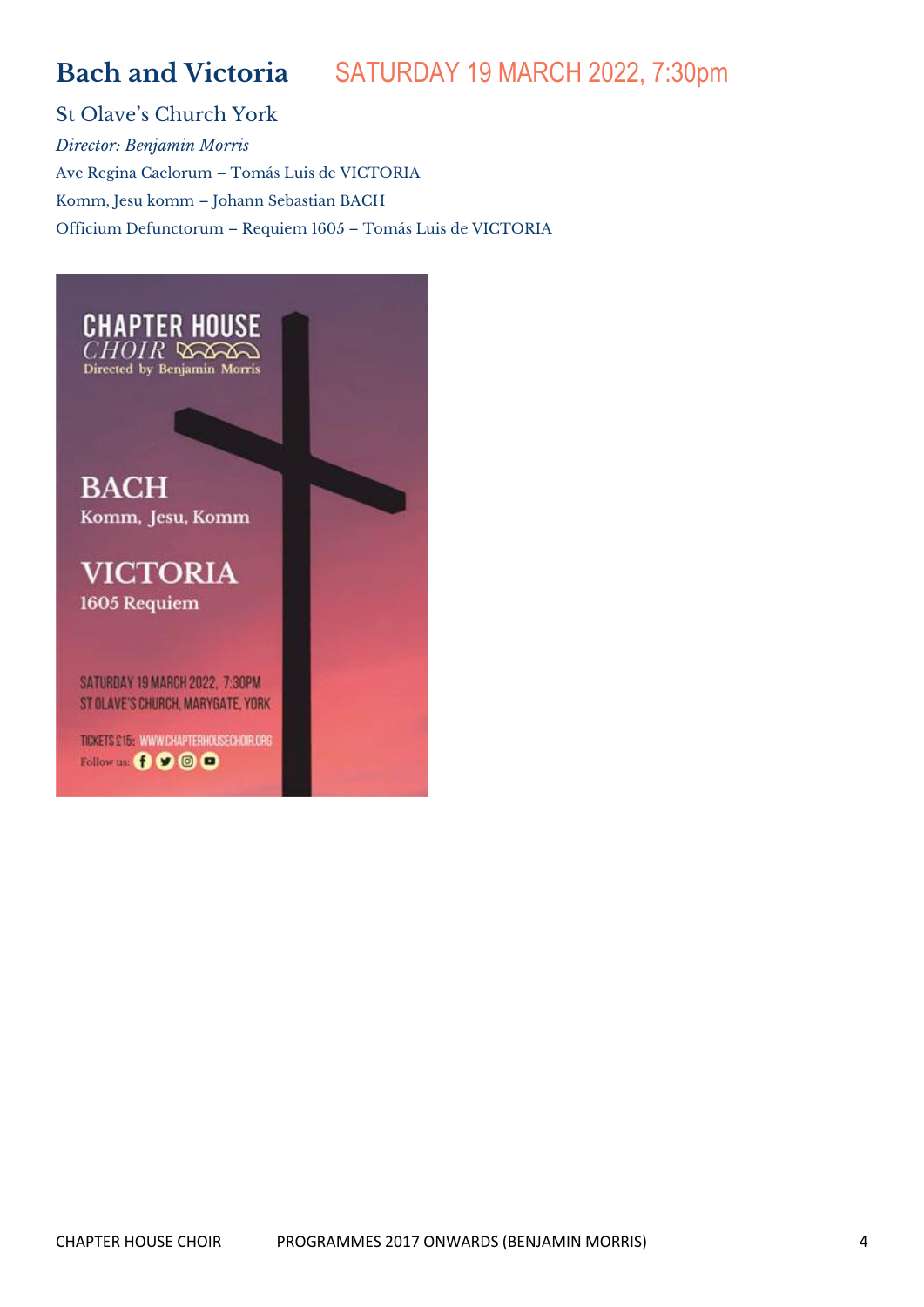# <span id="page-4-0"></span>2021

# <span id="page-4-1"></span>**Festival of Carols SATURDAY 18TH DECEMBER 2021, 7:30pm**

St Michael-le-Belfrey Church, York

*Director: Benjamin Morris With the Handbell Ringers of the Chapter House Choir, led by Tina Sanderson*

### *Choir*

Advent Responsory - arr. Richard MARLOW *Soprano solo: Lydia Eyre*

#### *Reading*

"Music on Christmas Morning" - Anne Bronte *Read by Mark Latham*

### *Choir*

The Shepherd's Carol - Bob CHILCOTT In the stillness - Sally BEAMISH Past three o'clock - Trad., arr. Charles WOOD

#### *Reading*

Extract from "Cider with Rosie" - Laurie Lee *Read by Shirley Collier*

#### *Handbells*

Il est né le divin enfant - arr. Andrew BUNNEY Good King Wenceslas - arr. Andrew CARTER

#### *Choir*

Away in a manger - Reginald JACQUES Saint Ita's Lullaby - Nicola LEFANU O little one sweet - Old German, arr. J. S. BACH Bethlehem Down - Peter WARLOCK

#### *Reading*

The Star of Bethlehem - Jill Monroe *Read by Claire Duckworth*

#### *Choir*

#### My Guardian Angel - Judith WEIR O Adonai - Roderick WILLIAMS

*Chorus of Angels: Ruth Bellinger, Lydia Eyre, Lorna Hamilton, Sarah Hewlett, Anna Hughes, Tina Sanderson; Celebrant: David Tomlinson*

#### *Reading*

Extract from "How the Grinch stole Christmas" by Dr. Seuss *Read by Daniel Hunt*

### *Handbells*

The Little Drummer Boy - arr. Phil REDDING We wish you a Merry Christmas - arr. John HASTIE Choir

A great and might wonder - Old German, arr. Michael PRAETORIUS Es ist ein Ros entsprungen - Praetorius, arr. Jan SANDSTRÖM *Solo Quartet: Sarah Hewlett, Ally Martin, David Tomlinson, James Belcher*

In the bleak midwinter - Gustav HOLST Ding! Dong! merrily on high - Trad. French, arr. WOOD *Encore:* Have yourself a Merry Little Christmas – arr. Peter GRITTON

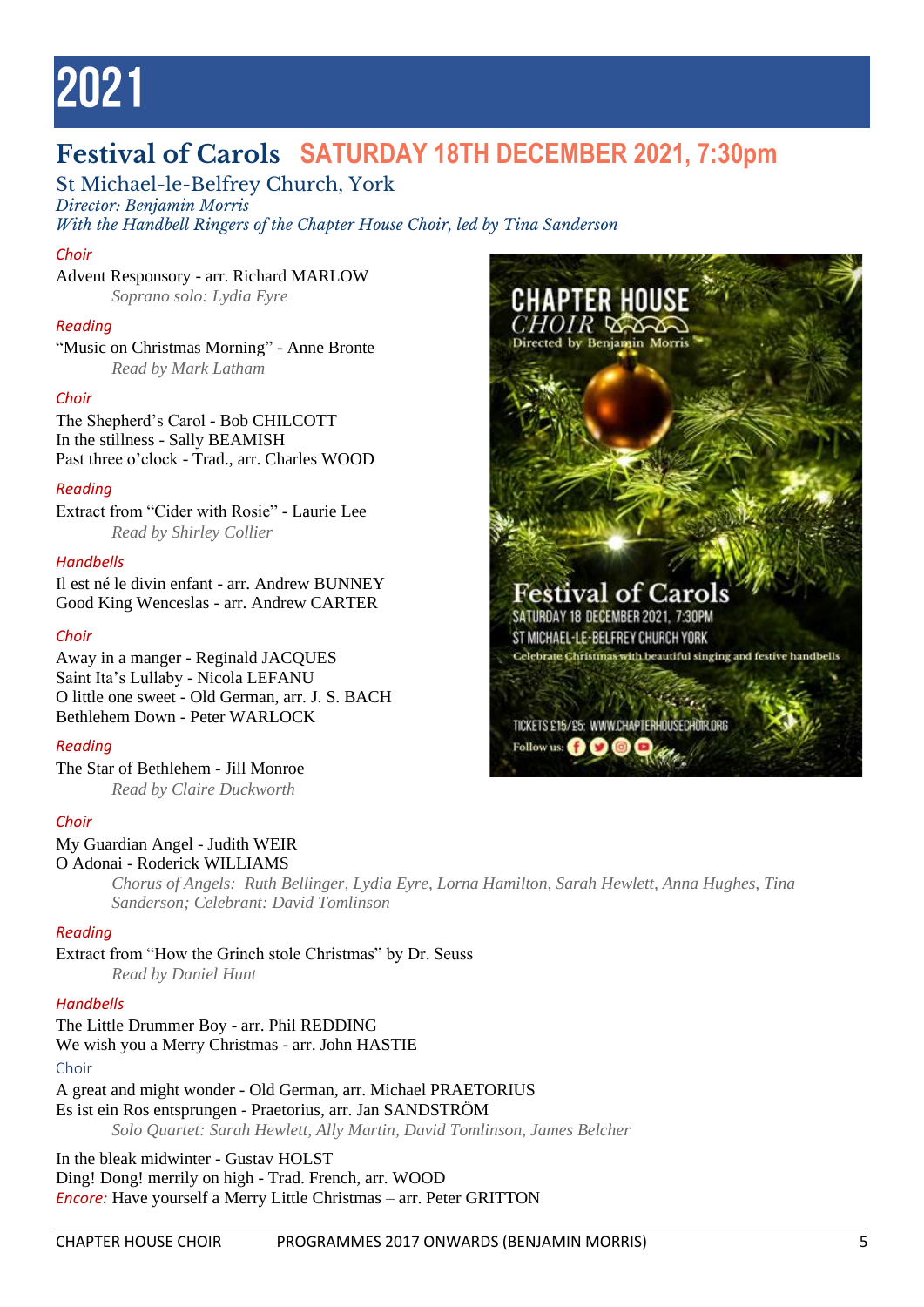# <span id="page-5-0"></span>**Carols by Candlelight WEDNESDAY 15TH DECEMBER 2021, 7:30pm**

#### The Nave, York Minster *Director: Benjamin Morris Organ: Asher Oliver With the Chapter House Youth Choir directed by Charlie Gower-Smith and the Handbell Ringers of the Chapter House Choir* **Combined Choirs O Come, O Come Emmanuel – arr. Andrew CARTER Chapter House Choir Advent Responsory – arr. Richard MARLOW** *Solo: Lydia Eyre* **Organ Wachet auf, ruft uns die Stimme – Johann Gottfried CHAPTER HOUSE YORK WALTER**  $CHOIR$ **MINSTER Chapter House Choir** Directed by Benjamin Morris **The Shepherd's Carol – Bob CHILCOTT CAROLS BY Torches – John JOUBERT Handbells Il est né le divin enfant – arr. Andrew BUNNEY CANDLELIGHT Good King Wenceslas – arr. Andrew CARTER Chapter House Choir** WEDNESDAY 15 DECEMBER | 7.30PM **Sir Christèmas – William MATTHIAS Combined Choirs My Guardian Angel – Judith WEIR Chapter House Choir O Adonai – Roderick WILLIAMS** *Chorus of Angels: Ruth Bellinger, Lydia Eyre, Lorna Hamilton, Sarah Hewlett, Anna Hughes, Tina Sanderson Celebrant: David Tomlinson* **Organ Christe, redemptor omnium – C. Hubert H Parry** WITH THE CHAPTER HOUSE YOUTH CHOIR **Chapter House Choir Echo Carol – Plainchant, arr. Philip WILBY AND HANDBELL RINGERS** *Echo 1: Lydia Eyre, Sarah Hewlett, Tina Sanderson Echo 2: Lorna Hamilton* TICKETS VIA WWW.YORKMINSTER.ORG **In the Stillness – Sally BEAMISH** FOLLOW US **OOO** WWW.CHAPTERHOUSECHOIR.ORG **Bethlehem Down – Peter WARLOCK Handbells The Little Drummer Boy – arr. Phil REDDING We wish you a MERRY CHRISTMAS – arr. John HASTIE Chapter House Youth Choir A New Year Carol – Benjamin BRITTEN We've been a while a-wandering – Ralph VAUGHAN WILLIAMS Combined Choirs In the bleak midwinter – Gustav HOLST Es ist ein Ros entsprungen – Praetorius, arr. Jan SANDSTRÖM Organ The Holy Boy – John IRELAND Chapter House Choir The Shepherd's Farewell – Hector BERLIOZ Saint Ita's Lullaby – Nicola LEFANU Candlelight Carol – John RUTTER Make we merry on this Fest – ANDREW CARTER Encore: Have yourself a Merry Little Christmas – arr. Peter GRITTON**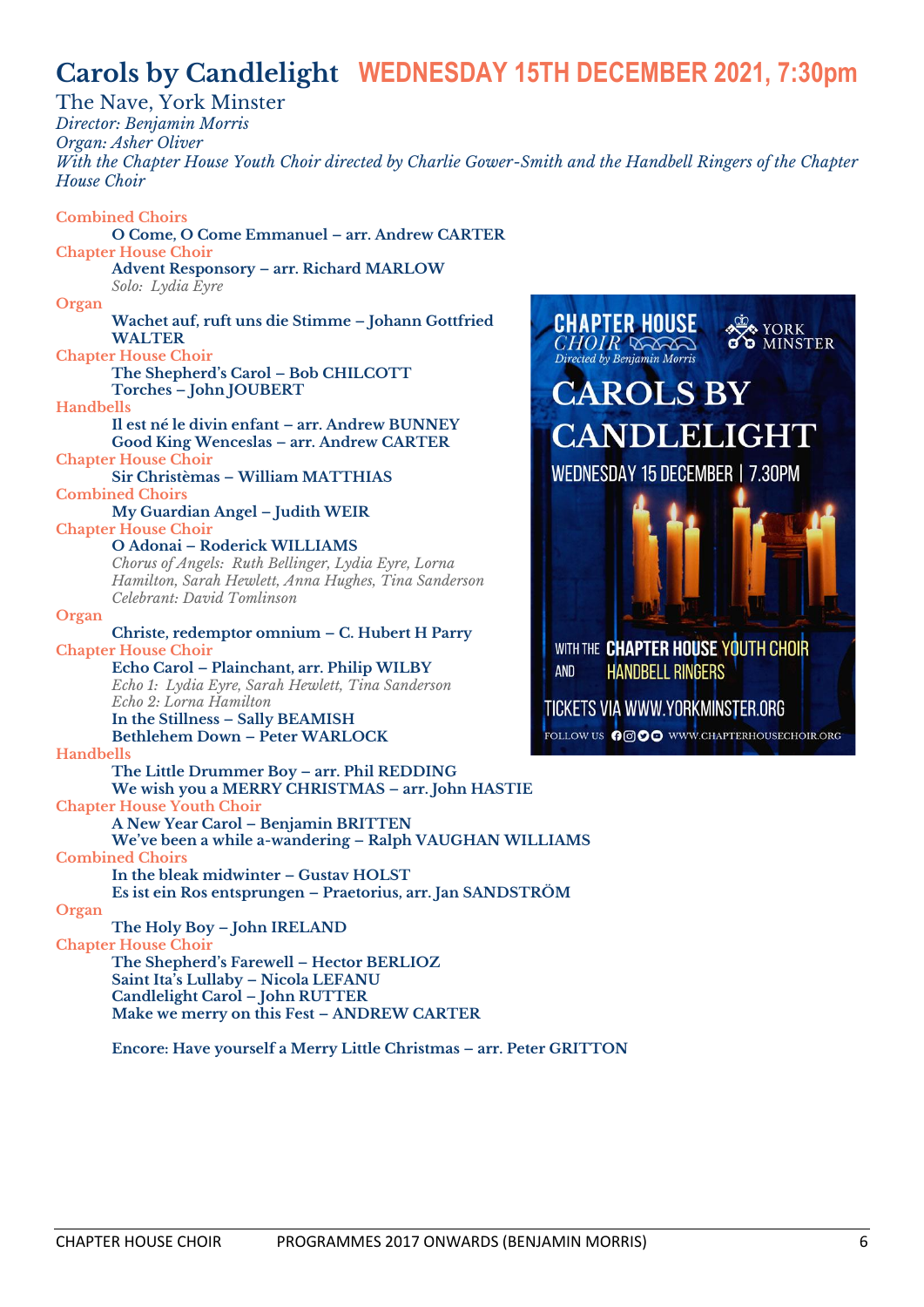# <span id="page-6-0"></span>**Brahms Ein Deutsches Requiem** SATURDAY 13 NOVEMBER 2021,

## 7:30pm

The Nave, York Minster *Director: [Benjamin Morris](https://www.chapterhousechoir.org/about/musical-director/) Soprano: Susan Young Baritone: Alex Ashworth Pianists: Eleanor Kornas and Polly Sharpe*

This concert offers a rare opportunity to hear Brahms's own arrangement of his Requiem with piano duet accompaniment, revealing the work in a new light – more intimate and transparent, revealing a wider variety of choral timbres and textures. Celebrated singers **[Alex Ashworth](https://www.alexashworth.com/)** and **[Susan Young](https://www.susanyoungsoprano.com/)** join the Chapter House Choir and pianists Eleanor Kornas and Polly Sharpe in the contemplative acoustic of the Minster, for what promises to be an intimate but emotionally powerful performance.

This concert will also include the world-premiere of *Comfort* by award-winning composer **[Lillie Harris](https://www.lillieharris.com/)**, written especially for this performance.

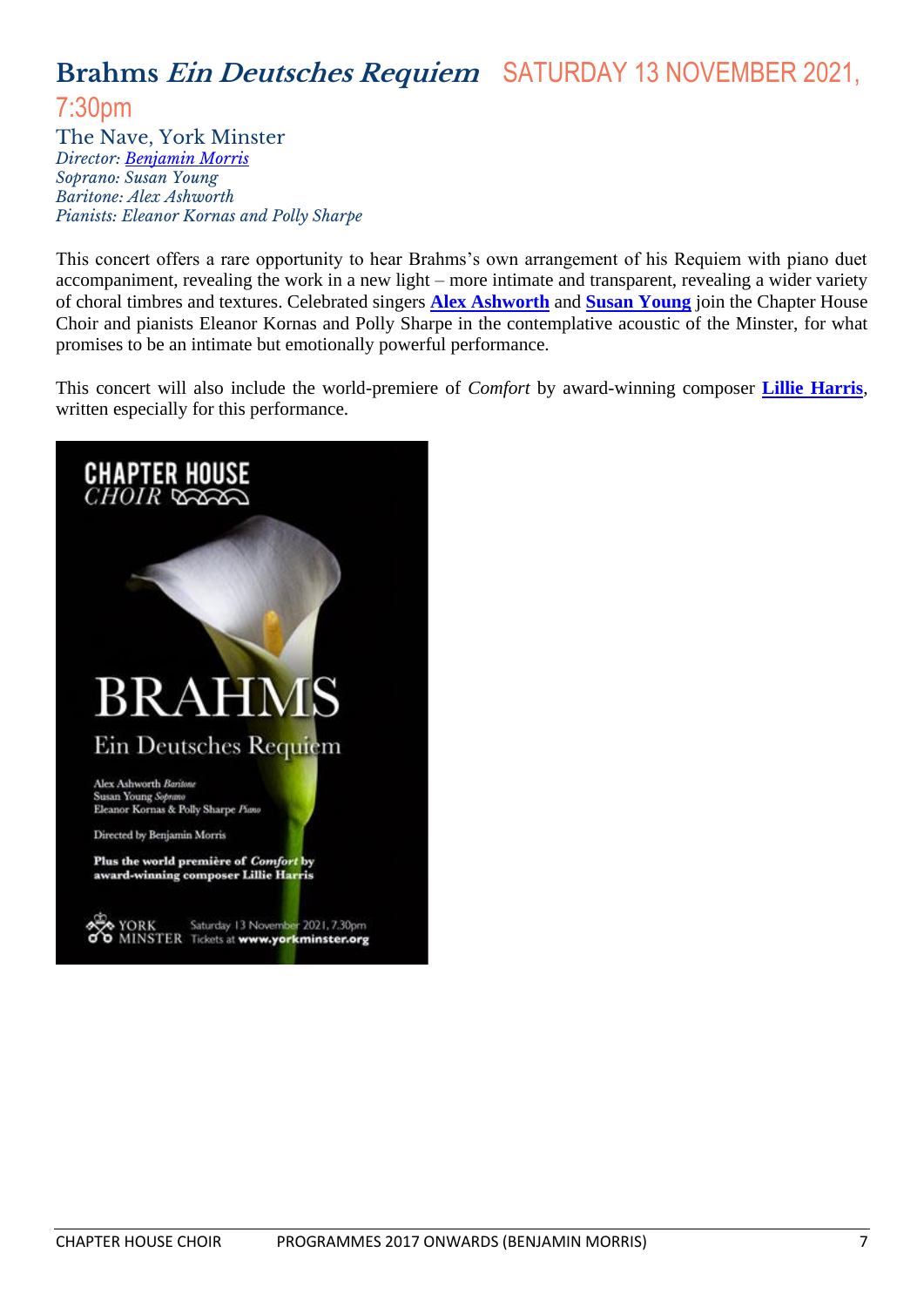# <span id="page-7-0"></span>|2020

# <span id="page-7-1"></span>**Virtual Carols by Candlelight** WEDNESDAY 16 DECEMBER 2020,

## 7:30pm

Online - <https://www.youtube.com/watch?v=atvh6RMeses> *Director: Benjamin Morris*

**The Choir** Silent Night - arr. Benjamin MORRIS *Soprano solo: Lydia Eyre* Saint Ita's Lullaby - Nicola LEFANU **The Handbell Ringers** Past Three O'Clock (Handbells) - arr. Phil REDDING [1999] **The Choir** Jesus Christ the Apple Tree - Elizabeth POSTON The Huron Carol - arr. Eleanor DALEY [2012] Es ist ein Ros' entsprungen - Michael PRAETORIUS/Jan SANDSTRÖM *Solos: Sarah Hewlett, Lucy Rigby, David Tomlinson, Richard Parkinson* **The Handbell Ringers** I saw three ships (Handbells) - arr. Andrew BUNNEY **The Choir** Ding Dong! Merrily on High - arr. Charles WOOD Have yourself a merry little Christmas - arr. Peter GRITTON [1999]

Our ever-popular and atmospheric 'Carols by Candlelight' has moved online! This year's concert includes new virtual recordings created by the Choir, alongside highlights of past performances, and set against beautiful footage of York Minster's Chapter House in candlelight. As ever, we are delighted to include performances new and old by our handbell ringers. The concert, lasting approximately 30 minutes, was first streamed online at 7.30pm on Wednesday 16th December. You can still watch the concert free of charge - use the button below. We are pleased to be supporting the Minster and its Christmas programme through this very special event, and look forward to welcoming you!

- 1999 recordings: Christmas with the Chapter House Choir in York Minster, Guild Music, directed by Jane Sturmheit
- 2012 recording: Carols by Candlelight, RAS Audio, directed by Stephen Williams
- New recordings made by choir members and edited together by Kat Young <https://katyoungaudio.wixsite.com/home>
- Location video and audio by David Rose and Thomas Schubert<https://www.davidrosesound.co.uk/>

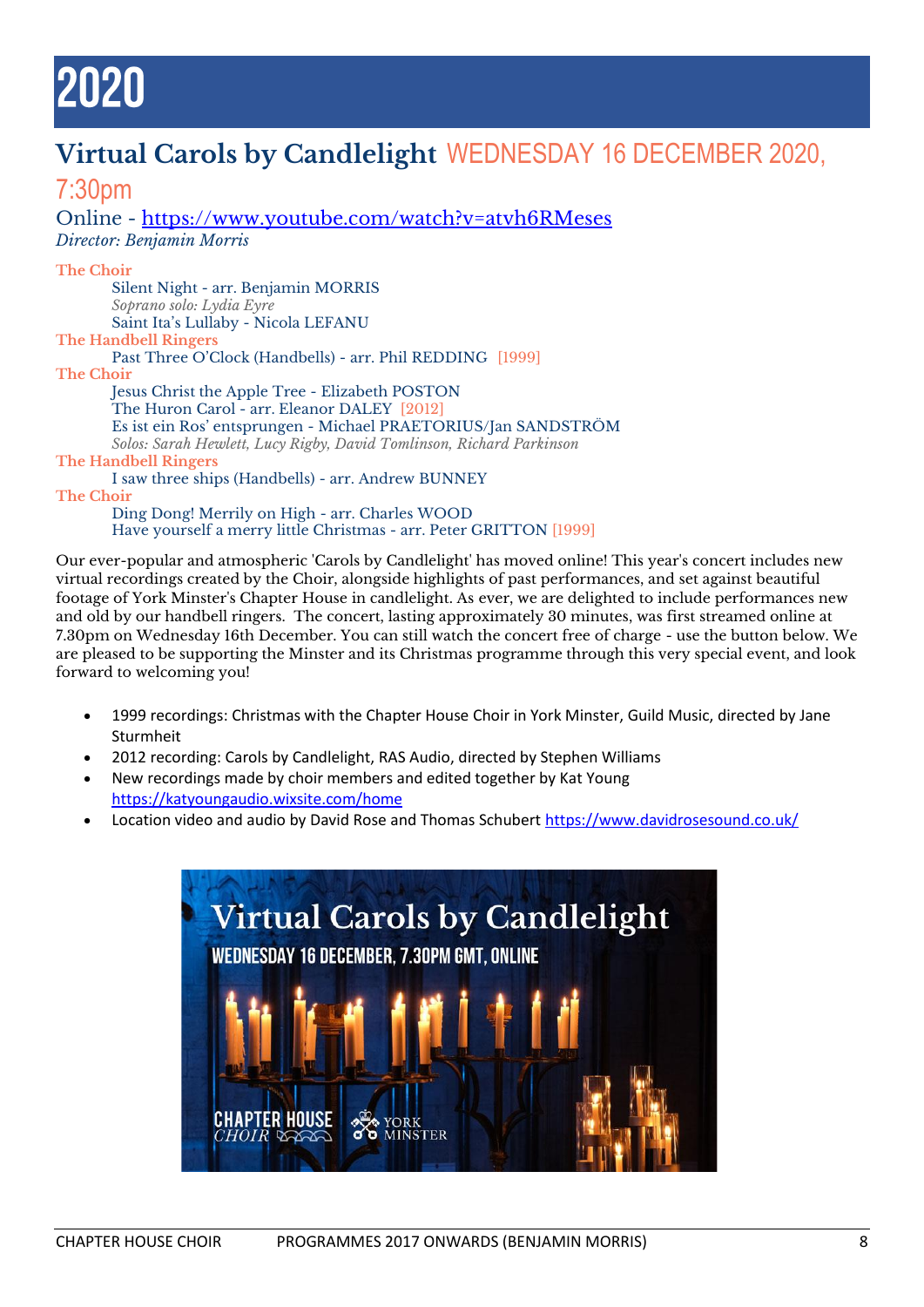# <span id="page-8-0"></span>2019

# <span id="page-8-1"></span>**Carols by Candlelight WEDNESDAY 18TH DECEMBER 2019, 7:30pm**

The Chapter House, York Minster *Director: Benjamin Morris With the Handbell Ringers of the Chapter House Choir*

## **The Choir**

|                                                                                                         | снонк                      |
|---------------------------------------------------------------------------------------------------------|----------------------------|
| <b>Matin Responsory - PALESTRINA</b>                                                                    | brings you                 |
| Solos: Alex Lindley, Shirley Collier, David Tomlinson, Geoff Egginton                                   |                            |
| Myn lyking – Sir Richard Runciman TERRY                                                                 |                            |
| I wonder as I wander - arr. Andrew CARTER                                                               | Christmas i                |
| Organ                                                                                                   |                            |
| Vom Himmel hoch, da komm ich her – Johann Ludwig KREBS                                                  | <b>Festival of Carols</b>  |
| In dulci jubilo - Vincent LUBECK                                                                        |                            |
| <b>The Choir</b>                                                                                        |                            |
| Gabriel's Message - arr. David WILLCOCKS                                                                | <b>Carols by Candici</b> n |
| Quem pastores - arr. John RUTTER                                                                        | D (18) DECEMBER 7:36RM     |
| <b>Balulalow - Sasha JOHNSON MANNING</b>                                                                |                            |
| <b>The Handbell Ringers</b>                                                                             | o                          |
| Of the Father's Heart Begotten - arr. John HASTIE                                                       |                            |
| Mary's Boy Child - arr. Phil REDDING                                                                    |                            |
| <b>The Choir</b>                                                                                        |                            |
| O little town of Bethlehem - Walford DAVIES                                                             |                            |
| There is a flower - John RUTTER                                                                         |                            |
| Soloist: Lydia Eyre                                                                                     |                            |
| Deck the hall - arr. David WILLCOCKS                                                                    |                            |
| Organ                                                                                                   |                            |
| Or nous dites Marie - Antoine Lefébure-Wely                                                             |                            |
| Noel (Swuisse) – Antoine Lefébure-Wely                                                                  |                            |
| <b>The Choir</b>                                                                                        |                            |
| Away in a manger - Reginald JACQUES                                                                     |                            |
| Lully lulla thou little tiny child - Kenneth LEIGHTON                                                   |                            |
| Soloist: Lorna Hamilton                                                                                 |                            |
| <b>Polish Carol - Andrew CARTER</b>                                                                     |                            |
| <b>The Handbell Ringers</b>                                                                             |                            |
| Ding Dong! Merrily on High - arr. John HASTIE                                                           |                            |
| Jingle Bells – arr. Andrew CARTER                                                                       |                            |
| Happy Birthday – arr. John HASTIE for choir and handbells for Andrew Carter's 80 <sup>th</sup> birthday |                            |
| <b>The Choir</b>                                                                                        |                            |
| The Cherry Tree Carol - arr. David WILLCOCKS                                                            |                            |
| O little one sweet - Johann Sebastian BACH                                                              |                            |
| De Virgin Mary - Andrew CARTER                                                                          |                            |
| Encore: Stille nacht - arr. Geoffrey WEBBER                                                             |                            |
|                                                                                                         |                            |

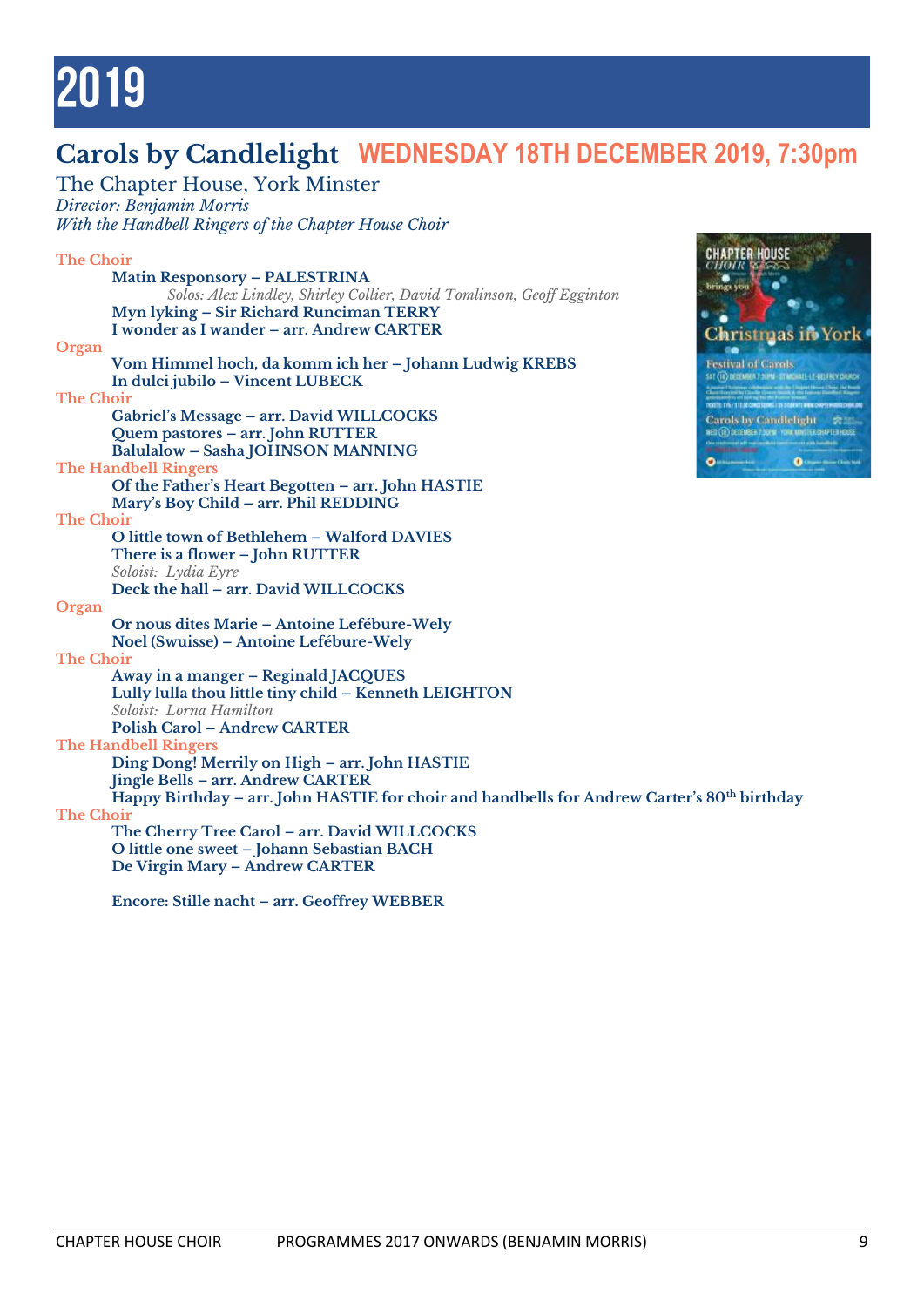# <span id="page-9-0"></span>**Festival of Carols SATURDAY 14TH DECEMBER 2019, 7:30pm**

St Michael-le-Belfrey Church, York *Director: Benjamin Morris Chapter House Youth Choir Director: Charlie Gower*-*Smith With the Chapter House Youth Choir and the Handbell Ringers of the Chapter House Choir*

A festive concert of carols and handbells

**The Chapter House Choir Matin Responsory – PALESTRINA** *Solos: Alex Lindley, Shirley Collier, David Tomlinson, Geoff Egginton* **Deck the hall – arr. David WILLCOCKS I wonder as I wander – arr. Andrew CARTER The Cherry Tree Carol – arr. David WILLCOCKS The Handbell Ringers Of the Father's Heart Begotten – arr. John HASTIE Mary's Boy Child – arr. Phil REDDING The Chapter House Choir Gabriel's Message – arr. David WILLCOCKS Away in a manger – Reginald JACQUES Lully lulla thou little tiny child – Kenneth LEIGHTON** *Soloist: Lorna Hamilton* **The Chapter House Youth Choir Infant holy, infant lowly – David WILLCOCKS Where Riches is Everlastingly – Bob CHILCOTT The Chapter House Choir Zither Carol – Sir Malcolm SARGENT There is a flower – John RUTTER** *Soloist: Lydia Eyre* **Balulalow – Sasha JOHNSON MANNING Combined Choirs Quem pastores – arr. John RUTTER The Chapter House Youth Choir A great and mighty wonder – Michael PRAETORIUS A boy was born – Benjamin BRITTEN The Handbell Ringers Ding Dong! Merrily on High – arr. John HASTIE Jingle Bells – arr. Andrew CARTER The Chapter House Choir O little one sweet – Johann Sebastian BACH De Virgin Mary – Andrew CARTER Encore: Happy Birthday – arr. John HASTIE for choir and handbells for Andrew Carter's 80th birthday Stille nacht – arr. Geoffrey WEBBER**

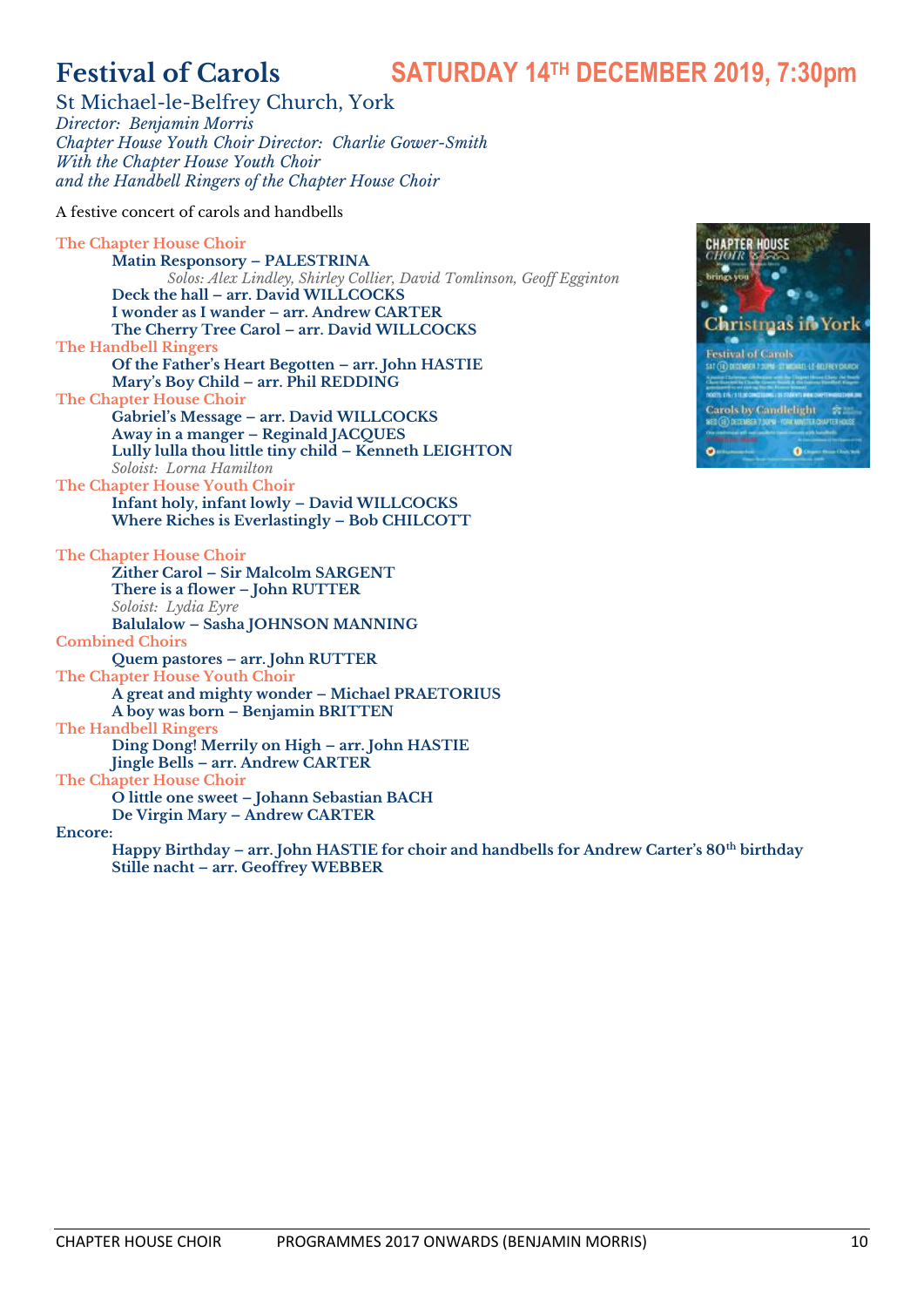# <span id="page-10-0"></span>**Treasures of the Italian Renaissance SATURDAY 16TH NOVEMBER 2019, 7:30pm**

The Chapter House, York Minster<br>Director: Benjamin Morris Chapte *Director: Benjamin Morris Chapter House Youth Choir Director: Charlie Gower*-*Smith Renaissance Lute: Rupert Waddington*

A concert full of masterpieces of choral polyphony, together with beautiful incidental music played on the renaissance lute.

**The Chapter House Choir I vaghi fiori – PALESTRINA Alla Riva del Tebro – PALESTRINA Combined Choirs Missa brevis – PALESTRINA (Kyrie, Gloria, Sanctus, Benedictus, Agnus Dei I and II) The Chapter House Youth Choir Christe, adoramus te – MONTEVERDI The Chapter House Choir Cruda Amarilli – MARENZIO Vivro fra i miei tormenti – MONTEVERDI Ma dove, o lasso me! – MONTEVERDI Io pur verro - MONTEVERDI The Chapter House Choir**

**Scendi dal Paradiso – MARENZIO Che fa oggi il mio sole – MARENZIO Luci senere e chiare – MONTEVERDI The Chapter House Youth Choir Sfogava con le stelle – MONTEVERDI Tu es Petrus – PALESTRINA The Chapter House Choir Cruda Amarilli – MONTEVERDI O Mirtillo – MONTEVERDI Stabat Mater – PALESTRINA**

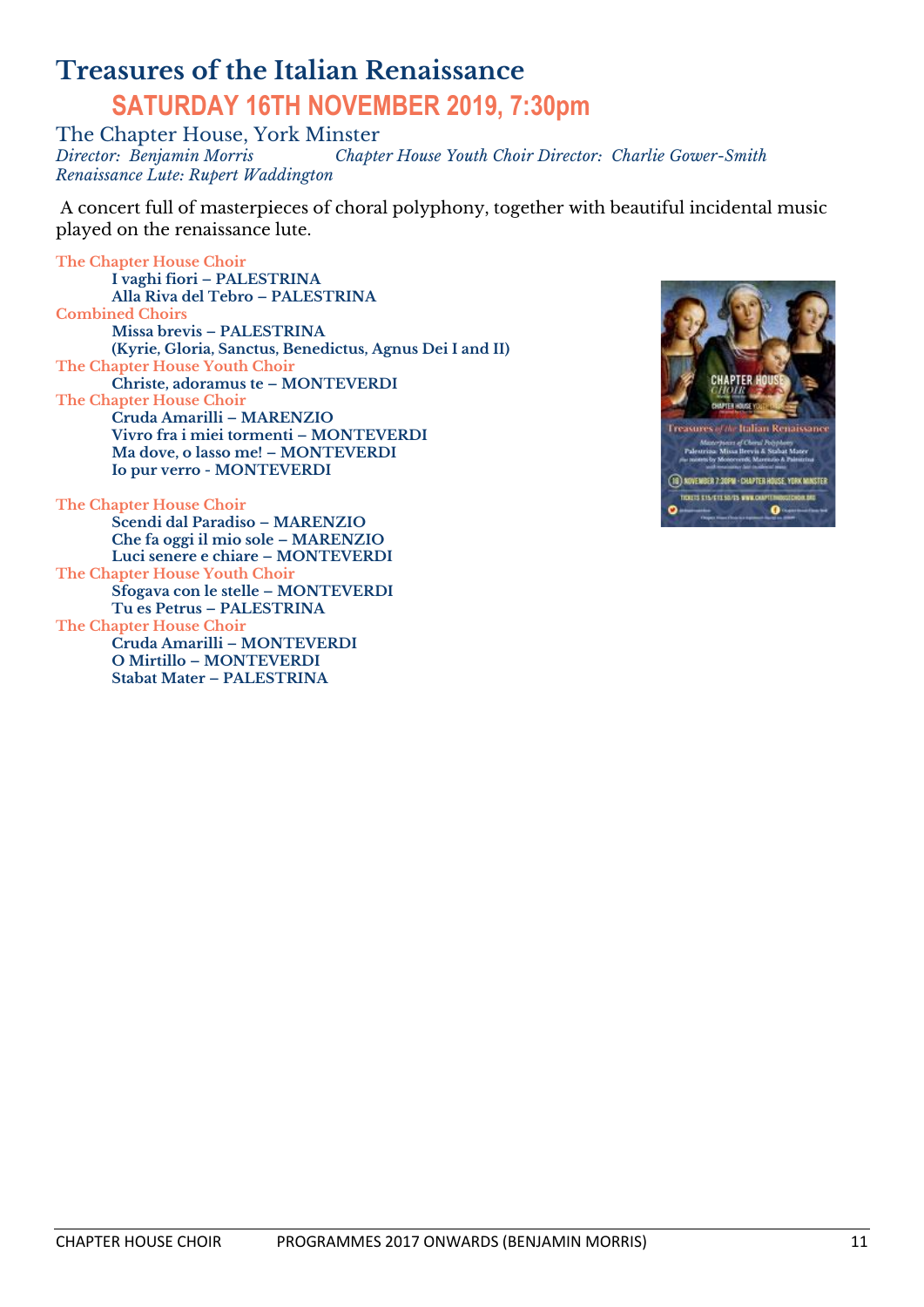# <span id="page-11-0"></span>**Come and Sing with Bob Chilcott SATURDAY 28TH SEPT 2019, 10:30am-4:30pm**

The Shepherd Hall, St Olave's School, Queen Anne's Road, York, YO30 7WA *Director: Bob Chilcott Accompanist: Benjamin Morris*

The workshop introduced us to a selection of Bob Chilcott's best works:

## The Little Jazz Mass

A widely acclaimed work that sensitively combines the Latin Missa Brevis with a variety of jazz styles. This setting is one of Chilcott's most celebrated and popular choral works to date, and has received countless performances (both on the concert platform and as part of the sung liturgy in church services) across the world.

## Marriage to My Lady Poverty

A truly beautiful piece we commissioned ourselves in 2012 that enhances the words' dreamlike character with an irresistible journey to a stirring climax and an idyllic and reposed closure.

### Because it was you

We're so fortunate to have a taste of this work, composed only last year on commission for the Kyoto Echo Choir.

### Ophelia, Caliban, and Miranda

With newly written texts by Charles Bennett. Bob puts a jazzy twist on three leading Shakespearean characters: Ophelia from *Hamlet* and Caliban and Miranda from *The Tempest*.

# <span id="page-11-1"></span>**Music for a Summer's Evening SATURDAY 29TH JUNE 2019, 7:30pm**

St Mary's Church, Thirsk *Director and Organist: Benjamin Morris*

An evening of sublime music, beautiful a cappella voices and brilliant organ interludes, including the famous Widor *Toccata,* in aid of the Chapter House Choir, St Mary's Church Thirsk and the Multiple Sclerosis Society.

**Country Gardens – Percy GRAINGER Two Flower Songs – Benjamin BRITTEN The Bluebird – Charles Villiers STANFORD Marriage to my Lady Poverty – Bob CHILCOTT Organ: Chanson de Nuit – Edward ELGAR Three Shakespeare Songs – Ralph VAUGHAN WILLIAMS The Shower – Edward ELGAR A Nightingale Sang in Berkeley Square – arr. Tony PARKINSON**

**Summertime – George GERSHWIN arr. William STICKLES To be sung of a summer night – Frederick DELIUS There is sweet music – Edward ELGAR Owls – Edward ELGAR Organ: Toccata (Symphonie No 5 in F minor) – Charles Marie WIDOR Midsummer Song – Frederick DELIUS i thank you God – Eric WHITACRE The good-bye jazz – Tom CUNNINGHAM**

**The long day closes – Arthur SULLIVAN**



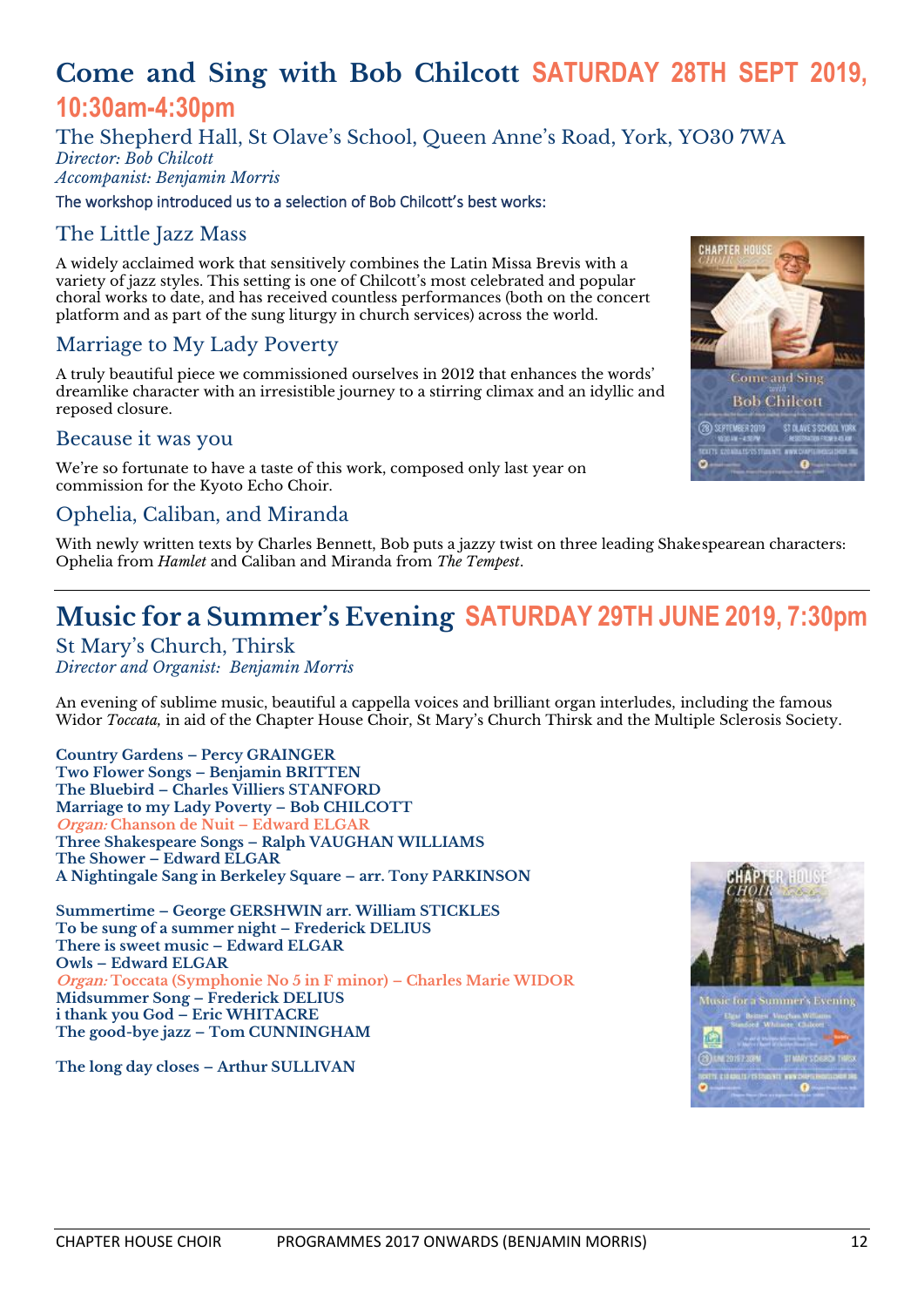# <span id="page-12-0"></span>**Sounds of Summer SATURDAY 22ND JUNE 2019, 7:30pm**

St Chad's Church, York *Director: Benjamin Morris*

A musical feast of the finest romantic English composers, spiced with a touch of French frisson and transatlantic blues!

**Country Gardens – Percy GRAINGER Two Flower Songs – Benjamin BRITTEN The Bluebird – Charles Villiers STANFORD Marriage to my Lady Poverty – Bob CHILCOTT Three Shakespeare Songs – Ralph VAUGHAN WILLIAMS As torrents in summer – Edward ELGAR The Shower – Edward ELGAR Nightingales – Gerald FINZI A Nightingale Sang in Berkeley Square – arr. Tony PARKINSON**

**Summertime – George GERSHWIN arr. William STICKLES To be sung of a summer night – Frederick DELIUS Calme des nuits – Camille SAINT-SAENS Les fleurs et les arbres – Camille SAINT-SAENS Midsummer Song – Frederick DELIUS i thank you God – Eric WHITACRE There is sweet music – Edward ELGAR Owls – Edward ELGAR The long day closes – Arthur SULLIVAN**

**The good-bye jazz – Tom CUNNINGHAM**



# <span id="page-12-1"></span>**Under the Shadow of his Wing SATURDAY 23RD MARCH 2019,**

### **7:30pm** St Olave's Church, York *Director: Benjamin Morris*

This concert comprised a complete performance of Jonathan Rathbone's *Under the Shadow of His Wing*, an extended setting of the service of Vespers, in the presence of the composer.

**Te Lucis Ante Terminum Now that the Sun hath Veiled His Light Jesu, Salvator Sæculi Magnificat Nunc Dimittis O Nata Lux Close Thine Eyes (Upon a Quiet Conscience) Christe Qui Lux es et Dies In Pace, in Idipsum Blessed is the Man Glory To Thee Care Charming Sleep Into Thy Hands Hail Gladdening Light Recessional (Te Lucis & Amens) Abide With Me**

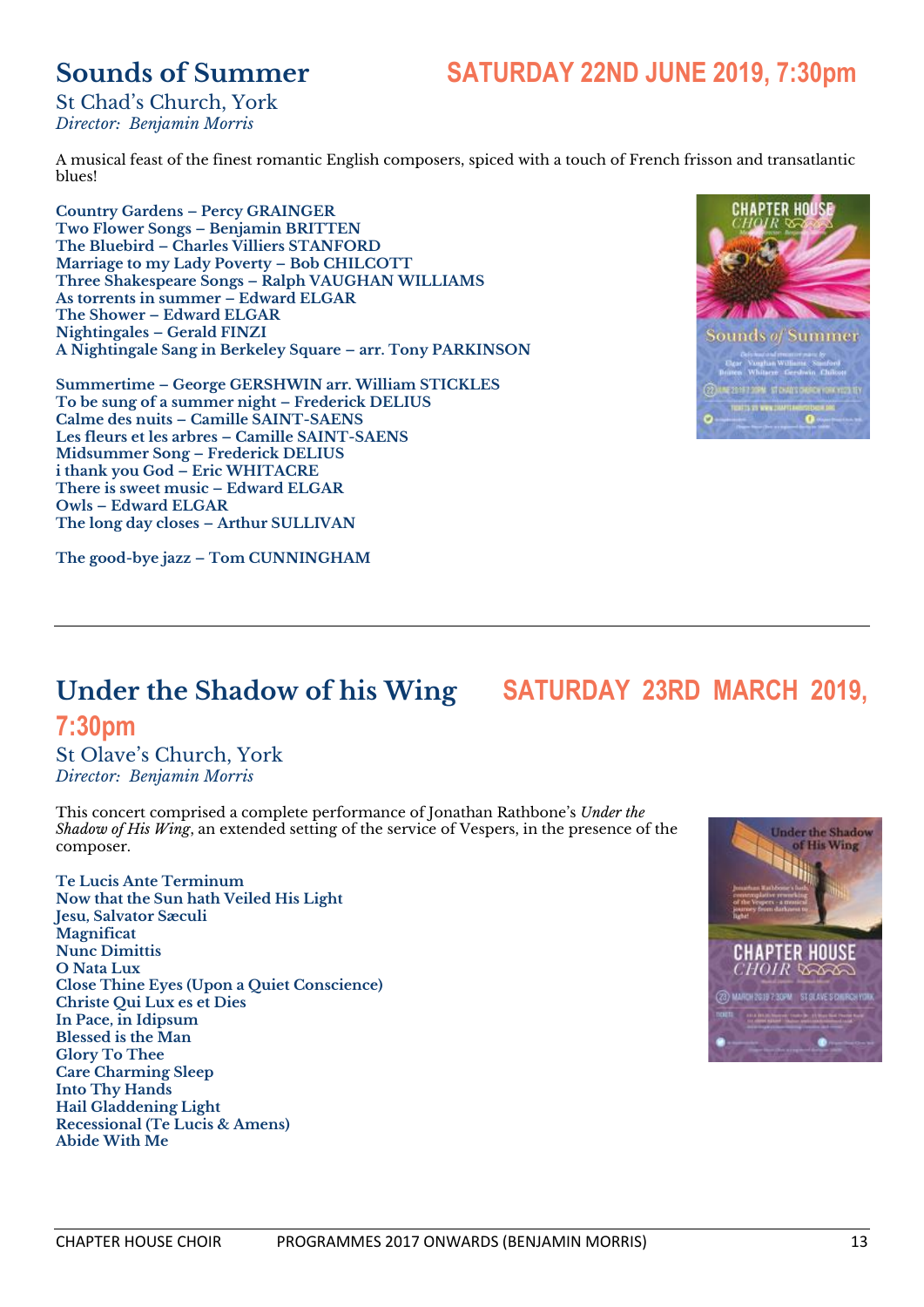# <span id="page-13-1"></span><span id="page-13-0"></span>**Mirabile Mysterium FRIDAY 21ST DECEMBER 2018, 7:30pm**

St Michael-le-Belfrey Church, York *Director: Benjamin Morris Chapter House Youth Choir Director: Charlie Gower*-*Smith With the Chapter House Youth Choir and the Handbell Ringers of the Chapter House Choir*

A festive concert of carols and handbells

**The Chapter House Choir A Hymn to the Virgin – Benjamin BRITTEN** *Solo quartet: Anna Hughes, Rachel Hicks, Adrian Fuller, Christopher Davies* **O magnum mysterium – Tomás Luís de VICTORIA Serenity – Ola GJEILO** *Cello: David Leighton* **The Chapter House Youth Choir O little one sweet – J.S. BACH Coventry Carol – arr. Martin SHAW The Handbell Ringers O little town of Bethlehem – arr. Phil REDDING Unto us a boy is born – arr. Andrew CARTER The Chapter House Choir Mirabile mysterium – Andrew CARTER** *Soloists: Tina Sanderson, Charlotte Phillips* **I saw three ships – arr. James O'Donnell O magnum mysterium – Francis POULENC Combined Choirs In dulci jubilo – arr. Robert Lucas de PEARSALL** *Soloists: Shirley Collier, Claire Duckworth, Dan Hunt, David Frith, Anna Hughes, Ally Martin, Andy Acaster, Geoff Egginton* **The Chapter House Choir Benedicamus Domino – Peter WARLOCK Mirabile mysterium – Jakob HANDL O Adonaï – Roderick WILLIAMS** *Solo Angel: Ruth Bellinger; The Celebrant: David Tomlinson* **The Handbell Ringers Away in a manger – arr. John HASTIE Sleigh ride – Leroy ANDERSON, arr. John HASTIE The Chapter House Youth Choir Sweeter still – Eric William BARNUM Fum Fum Fantasy – arr. Audrey SNYDER The Chapter House Choir Cradle song – arr. John RUTTER O magnum mysterium – Morton LAURIDSEN Mary's boy child – Jester Hairston arr. Gordon LANGFORD**

#### **Combined Choirs**

**Encore: Carol of the bells – Mykola LEONTOVICH, arr. Peter J. WILHOUSKY**

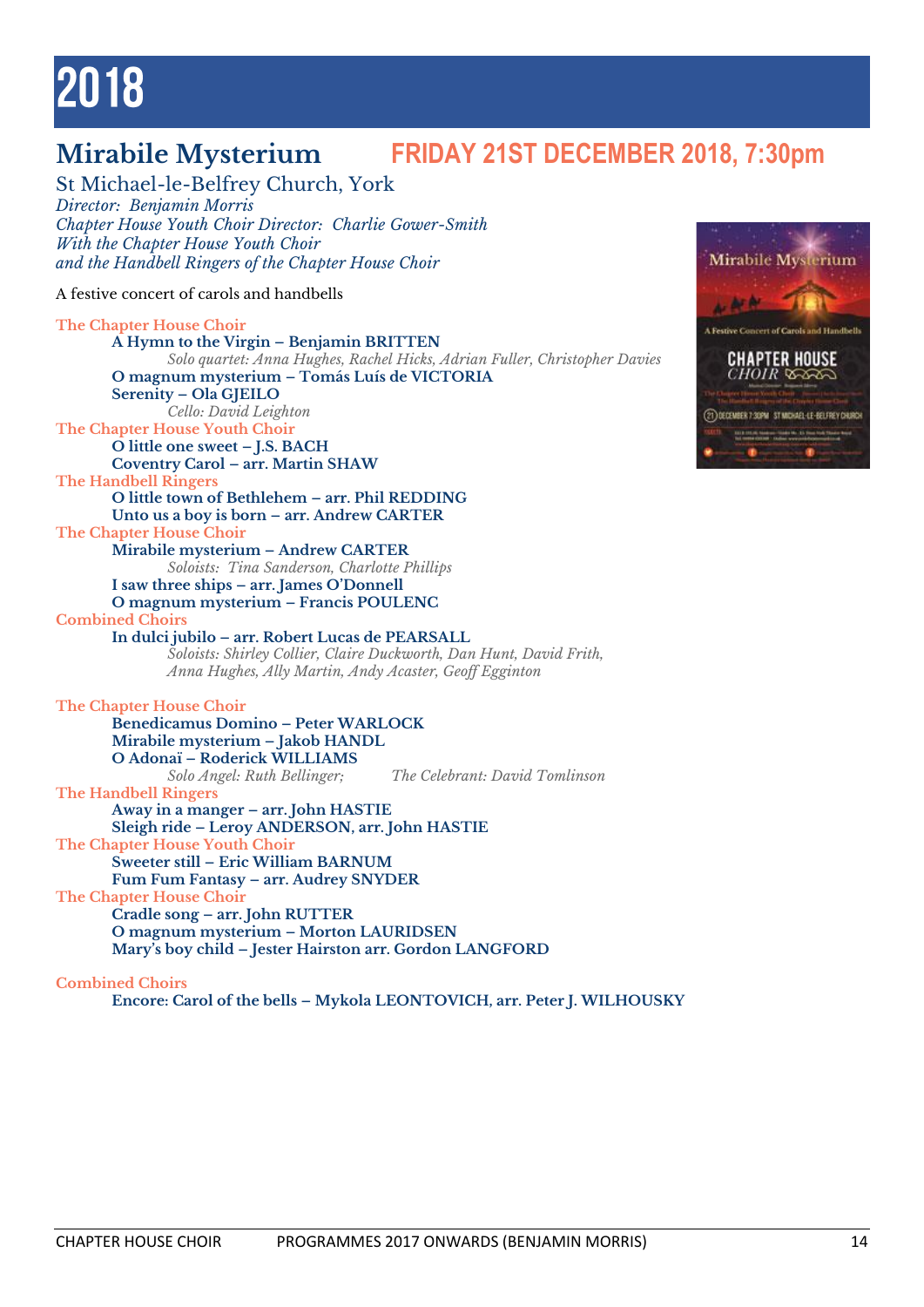# <span id="page-14-0"></span>**Carols by Candlelight WEDNESDAY 19TH DECEMBER 2018, 7:30pm**

The Chapter House, York Minster *Director: Benjamin Morris Cello: David Leighton With the Handbell Ringers of the Chapter House Choir* **The Choir Processional: Sans Day Carol – arr. Andrew CARTER A Hymn to the Virgin – Benjamin BRITTEN** *Solo quartet: Anna Hughes, Rachel Hicks, Adrian Fuller, Christopher Davies* **O magnum mysterium – Tomás Luís de VICTORIA Mirabile mysterium – Andrew CARTER** *Soloists: Tina Sanderson, Charlotte Phillips* **The Handbell Ringers O little town of Bethlehem – arr. Phil REDDING Unto us a boy is born – arr. Andrew CARTER The Choir O Adonaï – Roderick WILLIAMS** *Solo Angel: Ruth Bellinger; The Celebrant: David Tomlinson* **The Virgin's cradle hymn – Edmund RUBBRA Serenity – Ola GJEILO** *Cello: David Leighton* **Sleep, baby, sleep – Johannes BRAHMS, arr. W.J. COTTON Solo Cello Silent night – arr. David LEIGHTON Prelude from Cello Suite No. 1 in G major – J.S. BACH The Choir In dulci jubilo – arr. Robert Lucas de PEARSALL** *Soloists: Shirley Collier, Claire Duckworth, Dan Hunt, David Frith, Anna Hughes, Ally Martin, Andy Acaster, Geoff Egginton* **I saw three ships – arr. James O'Donnell O magnum mysterium – Francis POULENC Zither Carol – arr. Malcolm SARGENT The Handbell Ringers Away in a manger – arr. John HASTIE \*Sleigh ride – Leroy ANDERSON, arr. John HASTIE The Choir Benedicamus Domino – Peter WARLOCK Cradle song – arr. John RUTTER O magnum mysterium – Morton LAURIDSEN Carol of the bells – Mykola LEONTOVICH, arr. Peter J. WILHOUSKY Encore: Mary's boy child – Jester Hairston arr. Gordon LANGFORD**

\*first performance

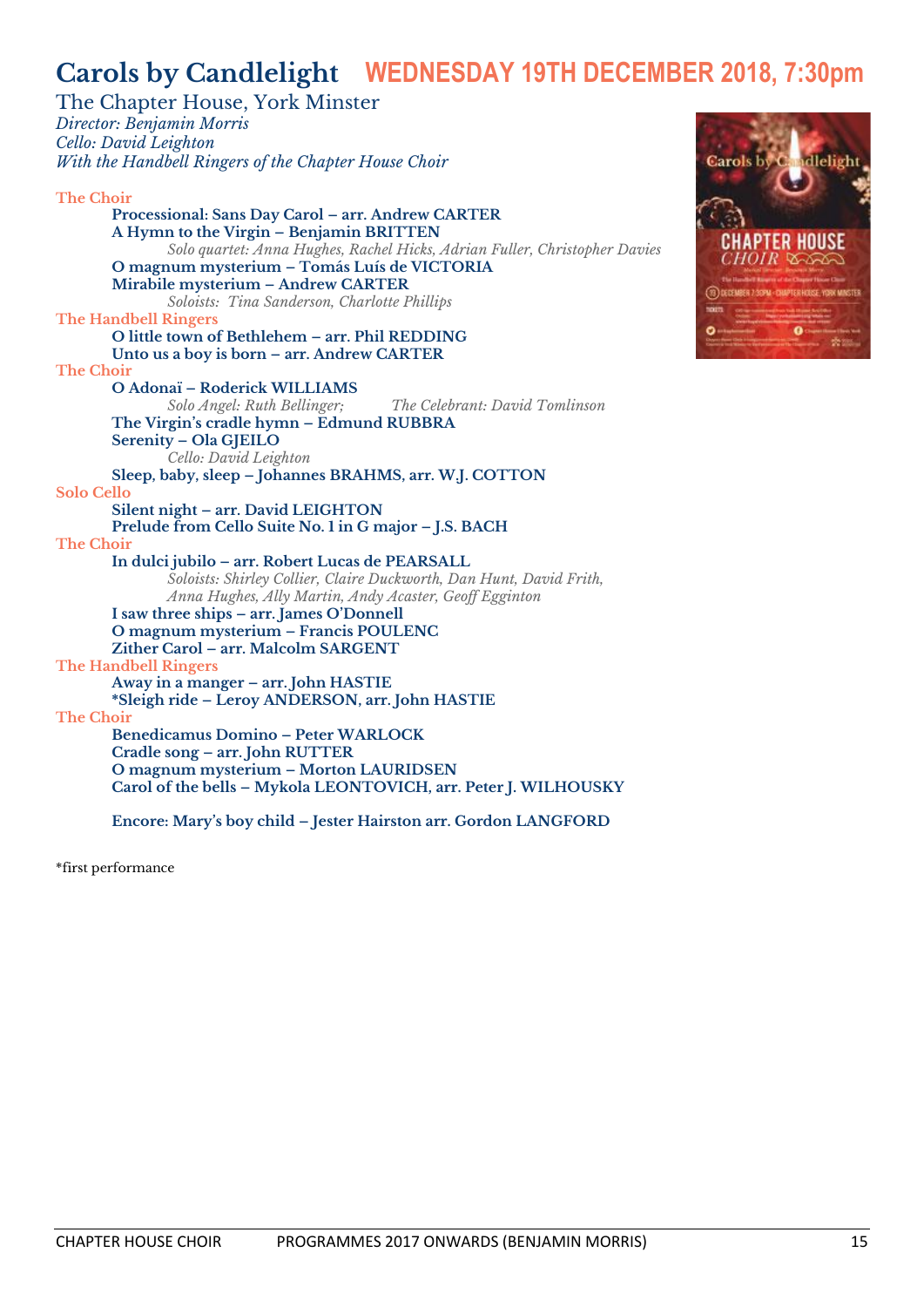# <span id="page-15-0"></span>**Nineteen Eighteen SATURDAY 13TH OCTOBER 2018, 7:30pm**

#### The Chapter House, York Minster *Director: Benjamin Morris Chapter House Youth Choir Director: Charlie Gower*-*Smith*

The final concert from our series on the theme of exile, reconciliation and peace marks three significant 100-year anniversaries: Hubert Parry's death, the granting of women's suffrage and later the right for women to be elected to parliament, and the forthcoming 100th anniversary on 11/11/18 of the armistice in the First World War.

**The Chapter House Choir Never weather-beaten sail – Hubert PARRY Psalm 23 – Ivor GURNEY The Chapter House Youth Choir Call to remembrance – Richard FARRANT They are at rest – Edward ELGAR The Chapter House Choir A Short Requiem – Henry WALFORD DAVIES There is an old belief – Hubert PARRY**

**At the round earth's imagined corners – Hubert PARRY The Chapter House Youth Choir Ubi Caritas – Ola GJEILO Crossing the bar – Hubert PARRY Mother of God, here I stand – John TAVENER Combined Choirs The Pankhurst Anthem – Lucy PANKHURST The Chapter House Choir Magnificat – Charles Villiers STANFORD**



# <span id="page-15-1"></span>**In Exile SATURDAY 16TH JUNE 2018, 7:30pm** St Michael-le-Belfrey Church, York

*Director: Benjamin Morris*

Continuing our series of concerts of exile, reconciliation and peace, this programme explored music in and about exile, including Tippett's wonderful spirituals from *A Child of our Time*.

#### **Super flumina Babylonis – Philippe de MONTE**

*Semi-chorus: Cathy Cooper, Fran Guilding, Lorna Hamilton, Tina Sanderson, Rachel Hicks, Helen Korndorffer, Andrew Acaster, Adrian Fuller, Christopher Davies, Mark Simmonds*

**Quomodo cantabimus – William BYRD Spritual from Child of Our Time: Steal Away – Michael TIPPETT** *Soloists: Ruth Bellinger, David Penn*

**Ave verum corpus – William BYRD**



**Spritual from Child of Our Time: Nobody knows – Michael TIPPETT** *Soloists: Ruth Bellinger, Dan Hunt*

**Spritual from Child of Our Time: Go down, Moses – Michael TIPPETT** *Soloists: Lorna Hamilton, Richard Long* **Cunctis diebus – William BYRD Spritual from Child of Our Time: By and by – Michael TIPPETT** *Soloist: Vikki Pendry* **Ne irascaris – Civitas sancti tui – William BYRD Spritual from Child of Our Time: Deep river – Michael TIPPETT**

*Semi-chorus: Vikki Pendry, Natasha Brice, David Tomlinson, Mark Simmonds* **The Lamentations of Jeremiah – Alberto GINASTERA**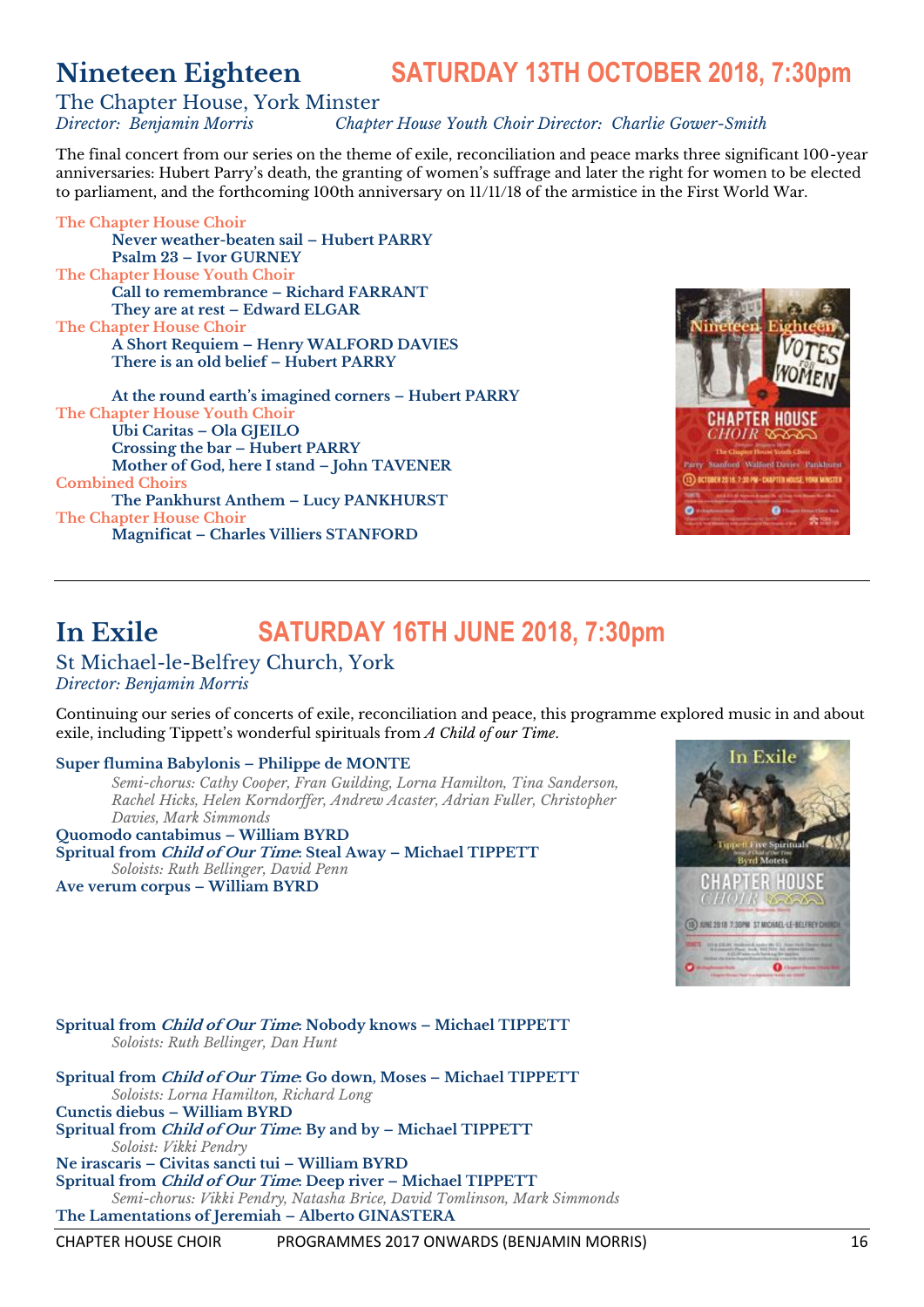# <span id="page-16-0"></span>**Voices from the East SATURDAY 10TH MARCH 2018, 7:30pm**

### Chapter House, York Minster *Director: Benjamin Morris*

Eastern Europe produced some of the most distinctive choral music of the 20th Century. This concert celebrated the unveiling of the Great East Window of York Minster with music from Russia, Poland and the Baltic states.

**Tebe poem – Sergei RACHMANINOV** *Soloist: Anna Hughes* **Magnificat – Arvo PÄRT Ave Maria – Igor STRAVINSKY Song to the Virgin Mary – Andrzej PANUFNIK Nunc Dimittis – Pavel CHESNOKOV Three Sacred Hymns – Alfred SCHNITTKE Bogoroditse Devo – Sergei RACHMANINOV**

**…Which was the son of… – Arvo PÄRT Angelis suis Deus – Vytautas MIŠKINIS Ubi caritas et amor – Ēriks EŠENVALDS Stetit angelus – Rihards DUBRA Bogoroditse Devo – Arvo PÄRT Amen – Henryk Mikolaj GÓRECKI Only in sleep – Ēriks EŠENVALDS** *Soloist: Lydia Eyre*

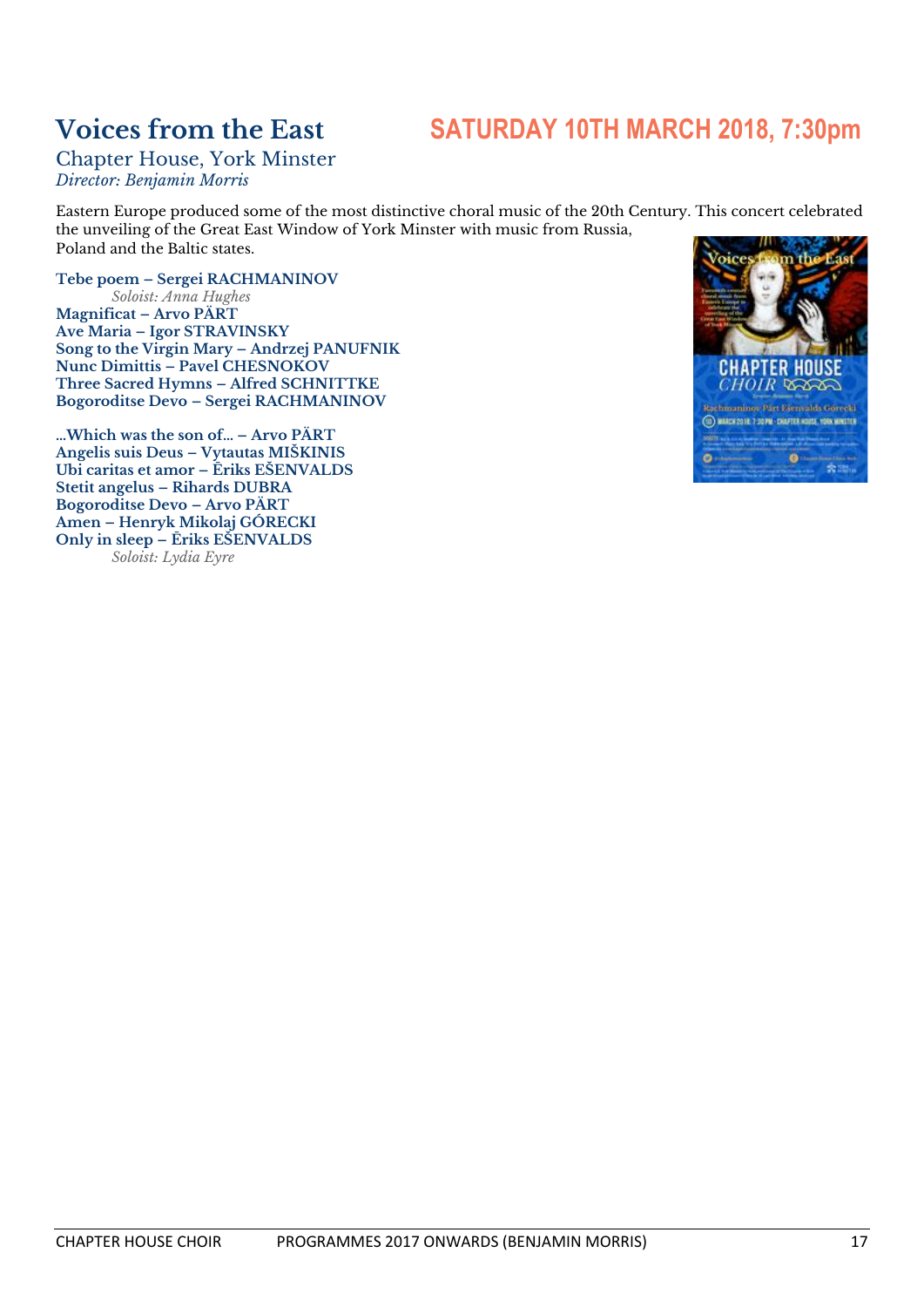# <span id="page-17-1"></span><span id="page-17-0"></span>**A Christmas Feast SATURDAY 23RD DECEMBER 2017, 7:30pm**

#### The Milton Rooms, Malton *Director: Benjamin Morris*

A return to the Milton Rooms in the market town of Malton for a festive celebration of Christmas with carols, handbells, readings – and canapés!

#### **The Choir**

**The Choir**

**Ding dong, merrily on high – arr. Charles WOOD Sing lullaby – Herbert HOWELLS The little road to Bethlehem – Michael HEAD Reading A New Nativity – Alan TITCHMARSH The Choir Totus Tuus – Henryk Mikolaj GÓRECKI The Handbell Ringers O come, O come Emmanuel – arr. John HASTIE Coventry Carol – arr. John HASTIE The Choir A child is born in Bethlehem – Samuel SCHEIDT A spotless rose – Herbert HOWELLS** *Soloist: Mark Latham* **Can I not syng but hoy? – Francis JACKSON** *Soloist: John Gill* **The Choir Gloucestershire Wassail – Ralph VAUGHAN WILLIAMS The Holly and the Ivy – arr. Henry WALFORD-DAVIES Reading Christmas Dinner – Michael ROSEN The Choir The little drummer boy – arr. John MCCARTHY Tomorrow shall be my dancing day – arr. David WILCOCKS** *Soloist***:** *Emily Chattle* **Stille Nacht – Franz GRÜBER arr. Andrew CARTER The Handbell Ringers Past three o'clock – arr. Phil REDDING**

**Good King Wenceslas – arr. Andrew CARTER**

**Resonet in laudibus – arr. Jakob HÄNDL Spanish Carol – arr. Andrew CARTER Encore: Jingle Bells – arr. Keith WRIGHT**

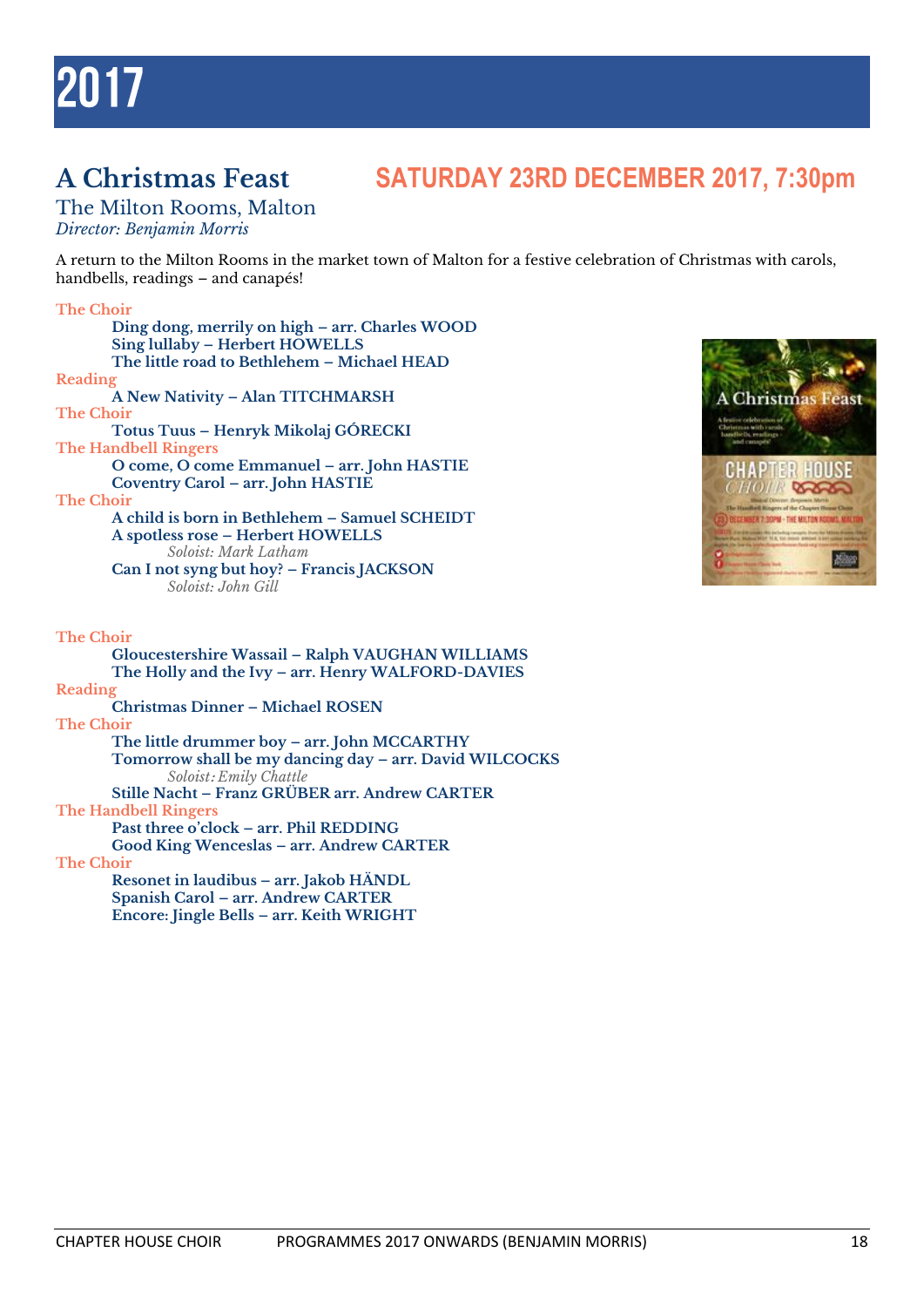# <span id="page-18-0"></span>**Christmas Carol Concert FRIDAY 22ND DECEMBER 2017, 7:30pm**

St Michael-le-Belfrey Church, York *Guest conductor: Timothy Burke With the Chapter House Youth Choir and the Handbell Ringers of the Chapter House Choir*

A festive celebration with carols old and new to herald in this most joyful season.

**The Chapter House Choir A child is born in Bethlehem – Samuel SCHEIDT Es ist ein Ros' entsprungen – Michael PRAETORIUS Can I not syng but hoy? – Francis JACKSON** *Soloist: John Gill* **The Chapter House Youth Choir The truth from above – arr. Ralph VAUGHAN WILLIAMS In dulci jubilo – arr. Robert Lucas PEARSALL Reading A New Nativity – Alan TITCHMARSH The Chapter House Choir Sing lullaby – Herbert HOWELLS Resonet in laudibus – arr. Jakob HÄNDL The Handbell Ringers O come, O come Emmanuel – arr. John HASTIE Coventry Carol – arr. John HASTIE Combined Choirs Jesus Christ the apple tree – Elizabeth POSTON The little road to Bethlehem – Michael HEAD The Chapter House Choir Tomorrow shall be my dancing day – arr. David WILCOCKS** *Soloist***:** *Emily Chattle* **Lute-book lullaby – arr. Geoffrey SHAW The Holly and the Ivy – arr. Henry WALFORD-DAVIES The Handbell Ringers Past three o'clock – arr. Phil REDDING Good King Wenceslas – arr. Andrew CARTER The Chapter House Youth Choir Benedicamus Domino – Peter WARLOCK The Lamb – John TAVENER The twelve days of Christmas – arr. Andrew CARTER Reading Christmas Thank-Yous – Mick GOWAR The Chapter House Choir Stille Nacht – Franz GRÜBER arr. Andrew CARTER** *Soloist***:** *Helen Blythe* **Spanish Carol – arr. Andrew CARTER Combined Choirs Ding dong, merrily on high – arr. Charles WOOD**

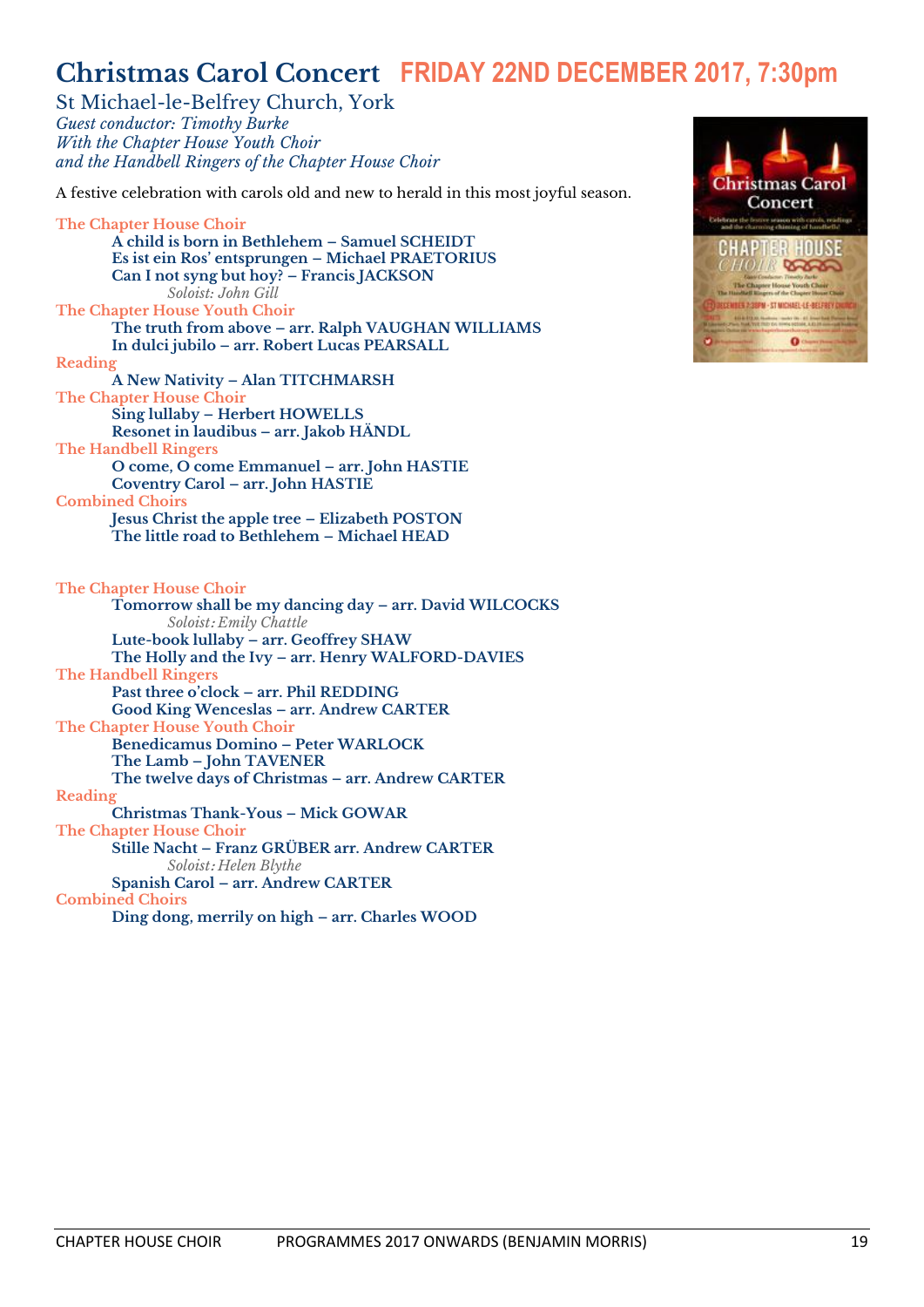# <span id="page-19-0"></span>**Carols by Candlelight WEDNESDAY 20TH DECEMBER 2017, 7:30pm**

Chapter House, York Minster *Guest conductor: Andrew Carter With the Handbell Ringers of the Chapter House Choir*

The Chapter House Choir returned to its original home to perform its trademark Carols by Candlelight with special guest conductor Andrew Carter, founder Director of the choir, and organist John Scott Whiteley.

Read the press review **[here](http://www.yorkpress.co.uk/leisure/music/15787189.Review__Chapter_House_Choir__Carols_By_Candlelight__Chapter_House__York_Minster__December_20/)**

**The Choir Processional: Personent hodie – arr. Andrew CARTER Es ist ein Ros' entsprungen – Michael PRAETORIUS Lute-book lullaby – arr. Geoffrey SHAW Resonet in laudibus – arr. Jakob HÄNDL Solo Organ Fantasia on Wir Christenleut, BWV 1090 – Johann Sebastian BACH Prelude on In dulci jubilo – Friedrich Wilhelm ZACHOW Fughetta on Vom Himmel hoch, BWV 701 – Johann Sebastian BACH The Choir The holly and the ivy – arr. Henry WALFORD-DAVIES Still, still, still – arr. Philip LEDGER A child is born in Bethlehem – Samuel SCHEIDT The Handbell Ringers O come, O come Emmanuel – arr. John HASTIE Coventry Carol – arr. John HASTIE The Choir Jesus Christ the apple tree – Elizabeth POSTON** *Soloist: Ruth Bellinger* **Sing Lullaby – Herbert HOWELLS The little road to Bethlehem – Michael HEAD Solo Organ Sarabande from Georgian Suite – Francis JACKSON Carols from Recuerdos (Remembrances) – Alan SPEDDING The Choir Tomorrow shall be my dancing day – arr. David WILCOCKS** *Soloist: Emily Chattle* **I sing of a maiden – Patrick HADLEY Ding dong, merrily on high – arr. Charles WOOD The Handbell Ringers Past three o'clock – arr. Phil REDDING Good King Wenceslas – arr. Andrew CARTER The Choir A spotless rose – Herbert HOWELLS** *Soloist: Mark Latham* **Can I not syng but hoy? – Francis JACKSON** *Soloist: John Gill* **Spanish Carol – arr. Andrew CARTER Encore: Stille Nacht – Franz GRÜBER arr. Andrew CARTER** *Soloist: Helen Blythe*